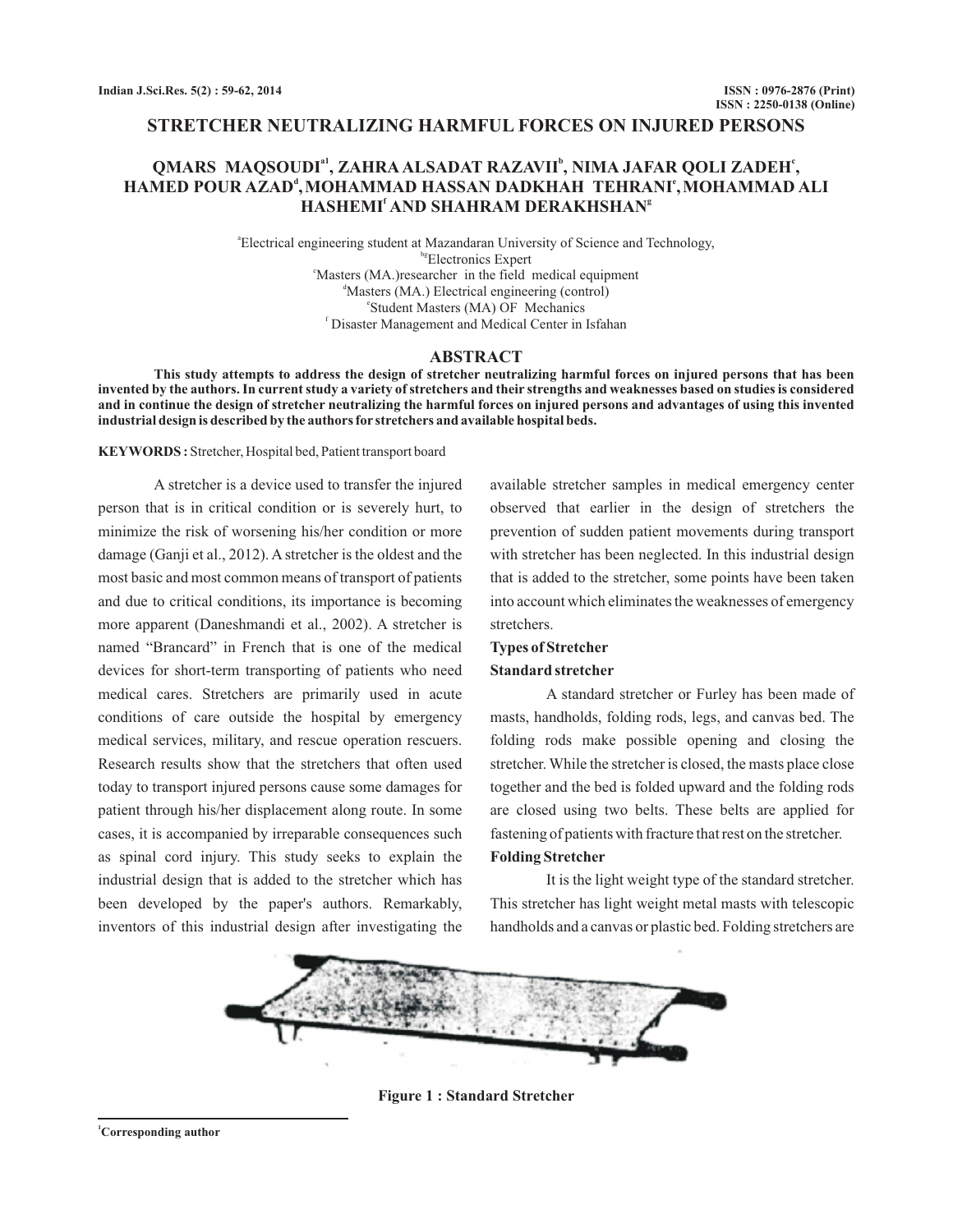

**Figure 2 : Folding Stretcher**

available in two different types. One type is folded like a standard stretcher and the other type is folded in middle and therefore occupies less space.

### **Orthopedics Stretcher**

This type that is known as the orthopedic stretcher is adjustable and it is used to place the patient into the ambulance or on the wheeled cot without changing the condition of the patient. This type of stretcher is not applied for transporting of the patient in far distances. The adjustment of it depends on the size of the patient. This stretcher is useful for patients without any shakes specially those who are likely to have spinal cord fracture or internal bleeding (Ghafouri, 2006).

## **Wheeled Stretcher**

The most of wheeled stretchers has been designed so that it bears high weights up to 180 kg and it is consistent with the patient situation. One of the good capabilities of this device is its states. For example, we can raise the head of the bed for an asthma patient. To move the wheeled stretcher, the person who stands in the head section exerts pressure and the person who stands in feet section steers it. One of the limitations of this device is that its motion is

usually restricted to flat surfaces. However, four persons, each at one side, can keep the wheeled stretcher in a stable status and pass it along uneven ground. It is possible that the stretcher become unbalance so that carrying it needs a considerable force. For this stretcher, medical care personnel must stay with the patient and the patient is never left alone even when the balustrades of the bed are raised (Gafouri, 2006). InAmerican English, the wheeled stretcher is called "gurney". The stretcher can be equipped with a height adjustment leg including wheels, rails, and roller sites for easier motion purpose. Simple stretchers do not have such a leg and it is necessary to carry it with the help of some people. In spite of these differences, main application of all of them is identical.

In addition to above-mentioned stretchers, two types of old stretchers including type A and type B were used in military centers in the past. The stretcher type A has the length and the width of 180 and 60 cm, respectively. It has a weight of 6950±250 g. Its fabric is canvas and it has aluminum pipe and rivets. Some belts with metal taches have been embedded for fixing legs and body at the end and middle of the stretcher. The stretcher type B is made of two



**Figure 4 : Wheeled Stretcher**



**Figure 3 : Orthopedics Stretcher**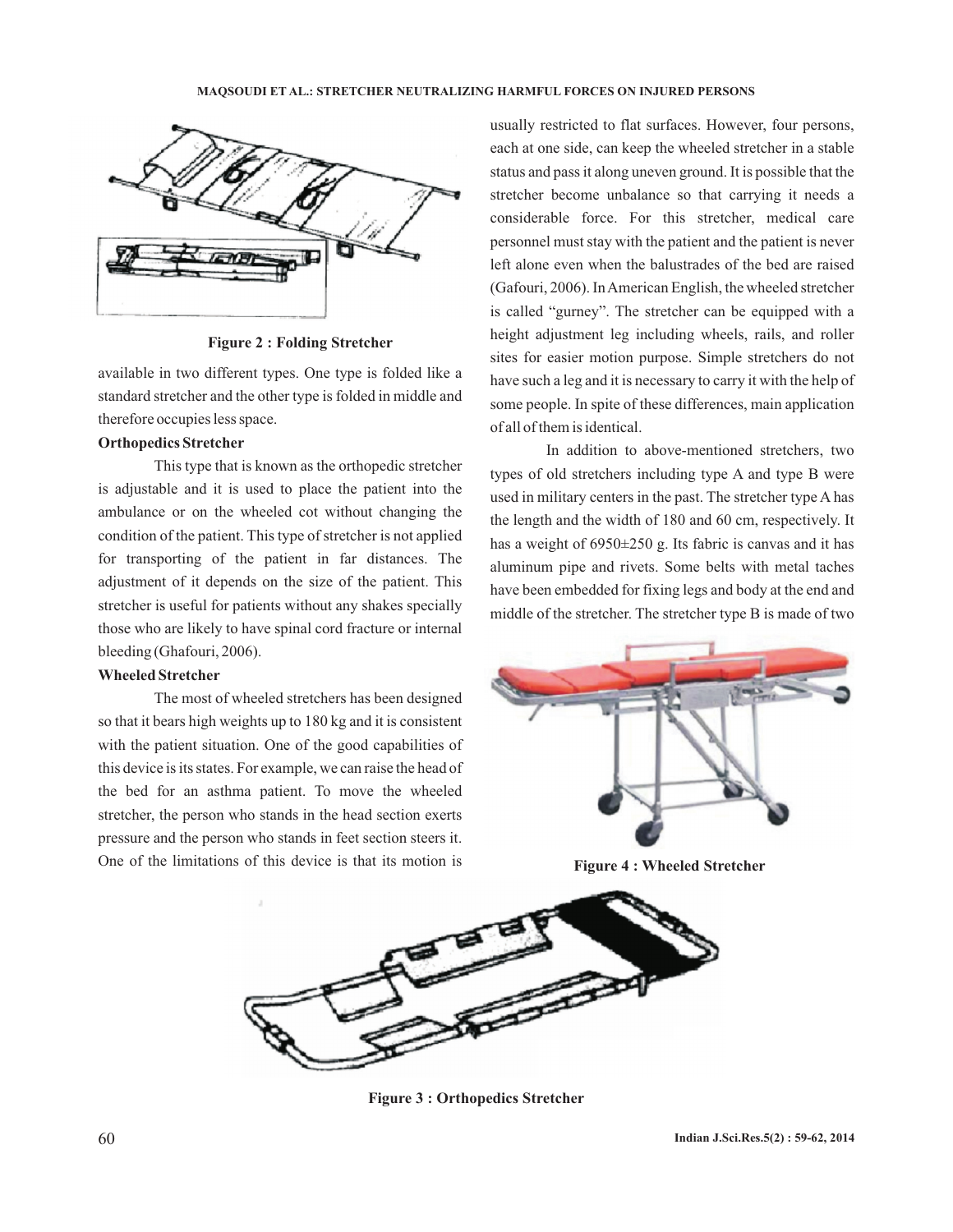aluminum straight rods with the length of 2 m that have been covered by a canvas fabric. Its width and weight are 70 cm and 3.450 kg±250 g, respectively.

Research results have shown that fixing the patients' organs has not been taken into account in stretcher type B at all. However, it has not been seen statistical difference in transporting patients and strength of stretchers typesAand B. The strength of belts and their performance in mentioned stretchers have been desirable in reports. But fixing of organs and spinal cord is proper in the stretcher type A and it has meaningful difference with the stretcher type B statistically. The exerted pressure in organs in stretcher type B is more than one in the stretcher type A. Various studies have investigated these two stretchers such as Lovell and Bradshaw's study. The stretcher type B has a less weight than the stretcher type A and this issue results in easy transport of patients using the stretcher type B (Daneshmandi et al., 2002). What is afforded from results of conducted researches in the field of the stretcher design is that considering the belt is an essential issue. Inasmuch as a problem of mentioned stretchers is the identically exerted pressure on head and neck, embedding of the belt and neck cushion for fixing head and neck does not seem without any benefit (Daneshmandi et al., 2002). Being folded the stretcher also makes its transport easier if this issue does not result in enhancement of its weight. However, research results show that the weights of the stretcher and the patient exert pressure on waist and spinal cord of users. Time and efficiency of transport are increased through the belts attached to the user's shoulder or through the rings connected to his/her waistline (Knapik et al., 2000). Therefore, embedding such devices in stretchers results in increasing of their quality.

# **Defects of Various Types of Stretchers**

The simple fabric stretchers were used in the past. These stretchers were attached to two rods from two sides and they were mainly used in military centers and wars. In these stretchers, organs of a patient were not fixed and also they did not have sufficient security for protection of a patient. Research results have shown that the simple fabric stretchers are not comfortable and some parts of the patient's body will be at a risk of ischemia and necrosis in the long term (Lovell and Bradshaw, 1993).

#### **Explanation of Shapes and Maps**

Due to the disadvantages that the stretchers were always encountered, in these circumstances, researchers decided to think of ways to eliminate its defects and increase its performance. In today's world, stretchers with different shapes and materials are designed and built. While the need to promote stretchers and diversity of existing products, favorable properties with certain conditions should be found, and then with making a sample stretcher and testing the more proper types are entered to the market. The first step to achieve this purpose is to compare existing stretchers and recognition of their strengths and weaknesses (Daneshmandi et al., 2002). The disadvantages of the stretchers force the inventors of this industrial design to decrease the defects of these stretchers. In the design devised by the paper's authors in order to stabilize the patient permanently in the horizontal direction, a mechanism has been designed to keep the bed surface horizontally. This system consists of two rails that are a part of a circle. These two rails are mounted on the main body and the bed is located on these rails with some rollers so that in conditions such as placing in the slope of the bed, the bed under the weight of the patient can move and place in a horizontal position.At the end of each rail, one protector has been embedded to prevent exiting of rollers. Also, two rollers have been embedded under each rail to prevent the collapse. The existing operators in this stretcher were completely mechanical and driving force is the weight of the patient. Below is a built sample.

Some of the benefits of this industrial design adding to stretchers and existing beds are as follows:

- 1- Ease in displacement of patients from bed to stretcher and vice versa
- 2- Convenient use by staff of health centers 3-prevention of injury to the patient during transport (keeping the security of a patient according to mission of security of the patient and clinical domination debate)
- 4- Prevention of serious damage (particularly falling down a patient) during transferring from bed to stretcher and vice versa
- 5- The device is easy to install on all stretchers
- 6- Low cost of this device